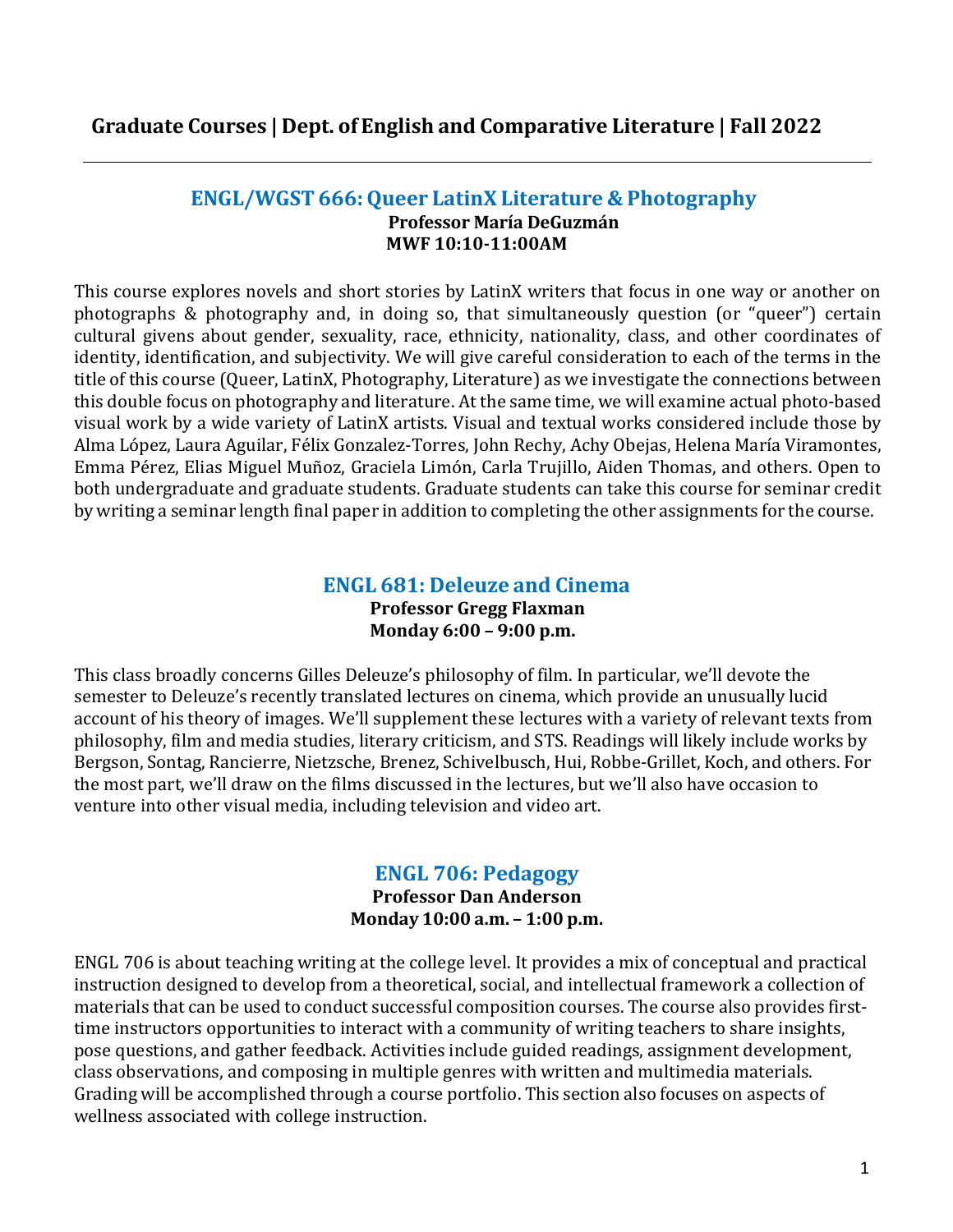# **ENGL 762: Asian American Studies**

**Professor Heidi Kim Tuesday 2:00 – 5:00 p.m.**

This seminar will create a broad and intersectional introduction to Asian American literature and studies. Students will read and lead discussion on several primary literary texts of different genres as well as selections from classic and cutting-edge texts of Asian Americanist theorists, including Lisa Lowe, Quynh Nguyen, and David Eng. The course will be oriented around different debates/trends in Asian American studies and allied fields such as critical refugee studies and critical race theory.

# **ENGL 763: Introduction to Health Humanities**

**Professor Kym Weed Thursday 11:00 a.m. – 2:00 p.m.**

This interdisciplinary graduate seminar will introduce students to topics and methods in health humanities. In recent years, scholars have sought to define the field of health humanities as a broader and more inclusive set of research practices and objects of study than related fields like medical humanities. Therefore, this course will sample critical and creative texts that represent this field-expanding trend. Students will read pairings of representative critical and primary texts in health humanities and related fields including medical humanities, narrative medicine, disability studies, medical anthropology, graphic medicine, and rhetoric of health and medicine. Together, we will define the scope, methods, and values that constitute the field of health humanities.

Assignments will likely include weekly blog posts, 1-2 short papers, in-class presentation/discussion leading, and a course research project that employs one or more of the methods we discuss.

\*Note: This seminar counts toward a required course for the ECL graduate certificate and MA program in Literature, Medicine, and Culture.

# **ENGL 786: Introduction to Graduate Study in ECL**

**Professor Harry Cushman Wednesday 11:00 a.m.** – **2:00 p.m.**

This course introduces students to the field of literary studies in English and comparative literature. Students will survey a range of approaches, methods, and controversies that have emerged from the field. The focus on critical and institutional histories will provide a foundation for graduate work and for developing professional objectives.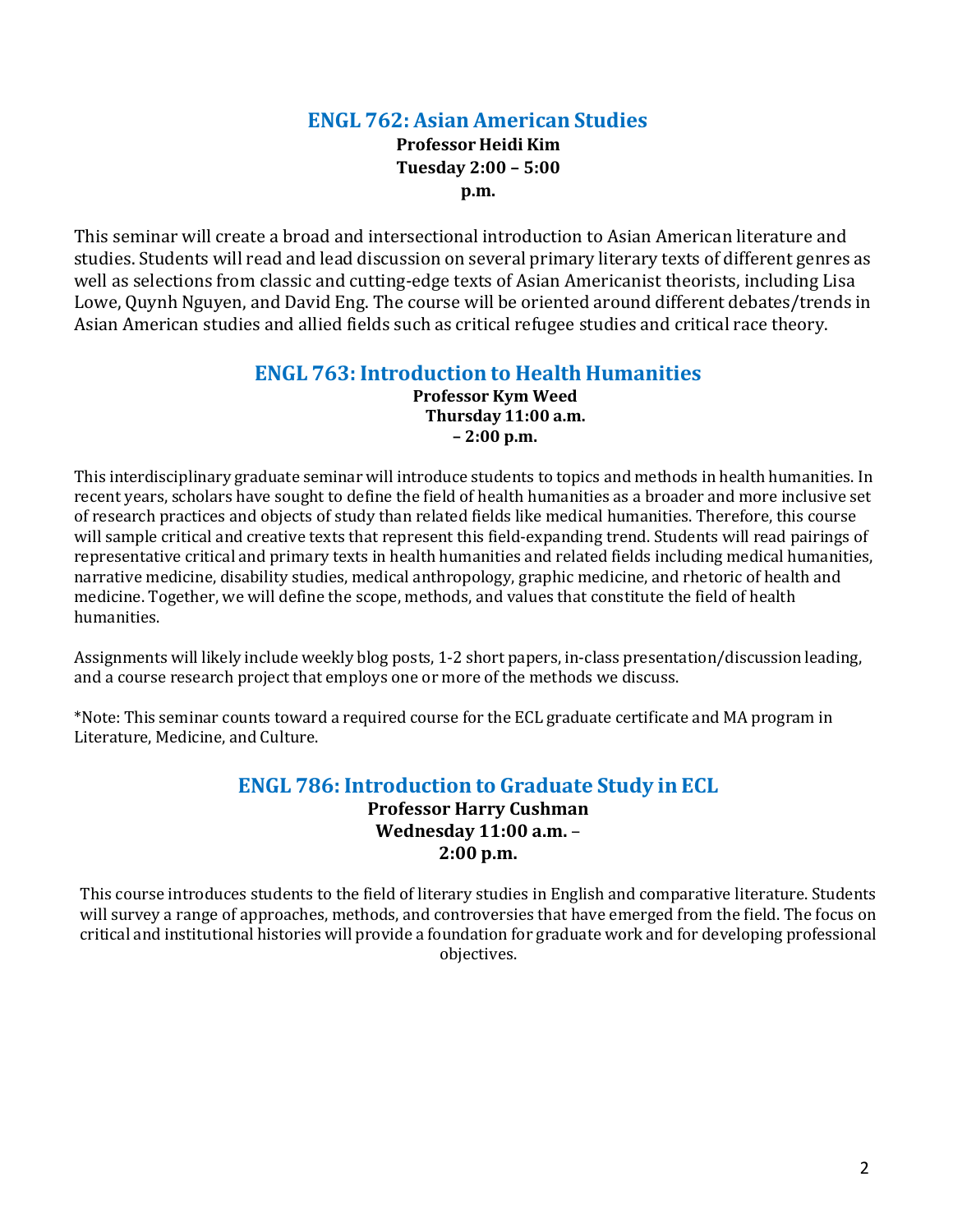### **ENGL 827: Studies in Renaissance Authors Professor Reid Barbour Monday 2 – 5 p.m.**

A study of a wide range of authors from the 1590s through the middle of the seventeenth century, with a focus on politics, religion, and literature. My goal is simply to introduce you either to fascinating writers who rarely get taught, or to works by famous writers that often get overlooked but that are especially rich and compelling in their engagements with the volatile, dangerous, and complex religio-political world of early modern England.

Writers/works include:

the satires of John Donne sermons preached before the king by Donne and others Richard Hooker's *Of the Laws of Ecclesiastical Polity* and the Marprelate controversy topographical poems *Poly-Olbion* by Michael Drayton and "Cooper's Hill" by John Denham plague writings by George Wither and others the "Cavalier" poetry of Thomas Carew and Robert Herrick; with Carew perhaps other elegies on Gustavus (Henry King e.g.) Philip Massinger's meta-theatrical tragedy *The Roman Actor* the civil war memoirs and Lucretius translation of Lucy Hutchinson the *Table Talk* of John Selden the visionary writings of Anna Trapnel and Eleanor Davies political theory by Thomas Hobbes and James Harrington radical political, social and religious thought: the Levelers, Diggers, and Quakers civil war heroic poetry: Abraham Cowley's *Davideis* and John Denham's *Gondibert*

# **ENGL 837 Seminar in Romantic Literature and Art**

**Professor Joseph Viscomi Tuesday 2:00-5:00pm**

This interdisciplinary course examines the revolutions in aesthetics and technologies of representation characteristic of British, American, and European Romanticism. It will discuss the productions, experiments, and aesthetic theories of Wordsworth, Coleridge, Constable, Turner, Burke, Gilpin, Reynolds, and Blake, focusing on the developments of lyrical poetry, landscape painting, and original printmaking. We will pay special attention to the period's primary aesthetic and cultural issues, including the phenomenon of the picturesque and new ideas about the sublime and nature, the democratization of the arts, social role of the artist, the concepts of genius, originality, and spontaneity, and the problem of representation. By paying special attention to qualities inherent in each medium and technique, as well as to aesthetic and cultural contexts, the seminar demonstrates ways in which seemingly incompatible and even contradictory aspects of literature and art are structurally analogous in responding to similar historical and aesthetic forces. Also, despite dissimilarity in theme, media, or subject, the works examined are shown to address, solve, or manifest similar theoretical problems the identification of which will help to illuminate artistic styles and rhetorical strategies characteristically Romantic.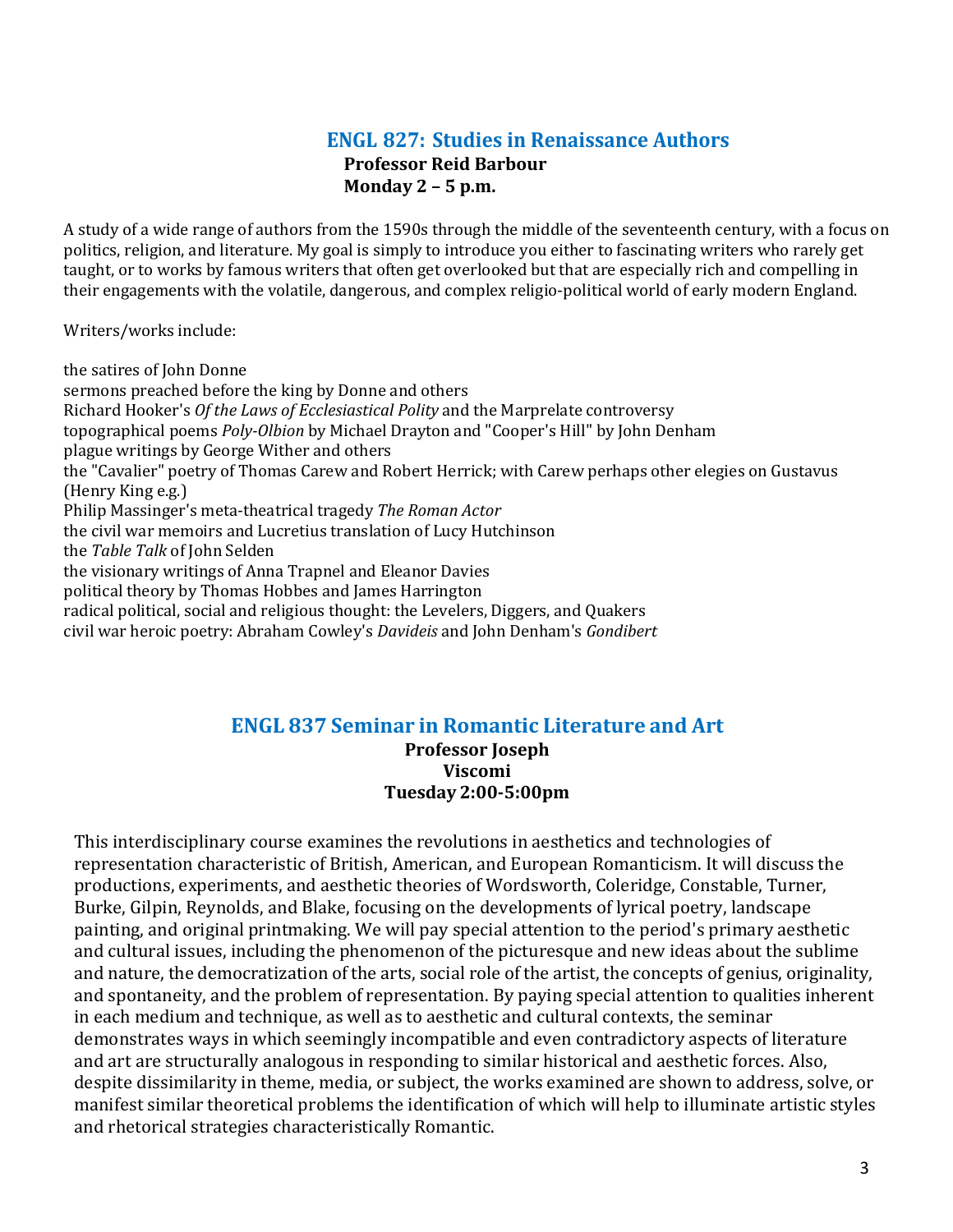# **Teaching Method:**

Lively discussions and close readings of images, poems, and aesthetic treatises. In addition to slide lectures and discussions on specific painters and their techniques, there will be a studio exercise in printing illuminated plates and producing wash drawings according to an 18th-century technique (that focuses on the idea of originality and anticipates modern ideas about the role of the unconscious in art).

### **Texts:**

ONLINE Course packet of essays, poems, prints, and 18th-century treatises on art. <http://viscomi.sites.oasis.unc.edu/viscomi/coursepack/>

psswd: catherine

A limited amount of art supplies.

William Blake, *The Marriage of Heaven and Hell*, ed. G. Keynes. Oxford University Press. ISBN 0-19- 281167-3 (paper).

### **Comments**:

Knowledge of painting and printmaking is not required.

# **ENGL 847 : The C19 American Novel**

#### **Professor Jane Thrailkill Monday 2:00-5:00pm**

**Course concept**: In the preface to his book on U.S. intellectual culture in the nineteenth century, Louis Menand observes that, surprisingly, the basic form of government survived the Civil War. (Indeed, classrooms at UNC-Chapel Hill were open during the volatile years of 1861-1865—only to close during much of Reconstruction) Yet as Menand goes on to write, "people who live in democratic societies are not supposed to settle their disagreements by killing one another." In this respect, he concludes, "the war seemed not just a failure of democracy, but a failure of culture, a failure of ideas"(*The Metaphysical Club*, 2001). Menand's words have ominous resonance in 2022. In our present moment of crisis it feels especially urgent to consider how C19 U.S. writers engaged in narrative acts of (re)construction. Following the Civil War and the subsequent amendments to the Constitution, what new stories needed to be told? Who had the authority and cultural standing to tell them? What blind spots, omissions, and evasions persisted? Could the elasticity of the novel as a literary form (what Henry James once referred to as a "loose baggy monster") expand to include new voices, experiences, landscapes, institutions, relations, and values? What elements persist from earlier periods, and to what effect? With attention to questions related to race and representation, we will examine novels written in the wake of intense societal strife. Selected works will exemplify a range of narrative genres and modes: the Gothic, the bildungsroman, sentimentalism, realism, naturalism, modernism, documentary.

Readings: We will likely consider the following pairs of works, though students who enroll will have a say in these choices.

- 1) Herman Melville, *Benito Cereno* (1855); Toni Morrison, *A Mercy* (2008)
- 2) Harriet Jacobs, *Incidentsin the Life of a Slave Girl* (1861)*;* Elizabeth Stoddard, *The Morgesons*(1862)
- 3) Frances E. W. Harper, *Iola Leroy; or, Shadows Uplifted* (1892); Mark Twain, *Pudd'nhead Wilson* (1894)
- 4) Stephen Crane, *The Monster* (1898); Charles W. Chesnutt, *The Marrow of Tradition* (1901)
- 5) Gertrude Stein, *Three Lives* (1909); Nella Larsen, *Quicksand* (1928)
- 6) James Baldwin, *The Cross of Redemption* (2011); ed. Randall Kenan; Raoul Peck, *I Am Not Your Negro* (2016)

Writing: Students will write bi-weekly response papers, give one class presentation, and complete a seminar paper.

# **English 861: Adaptation**